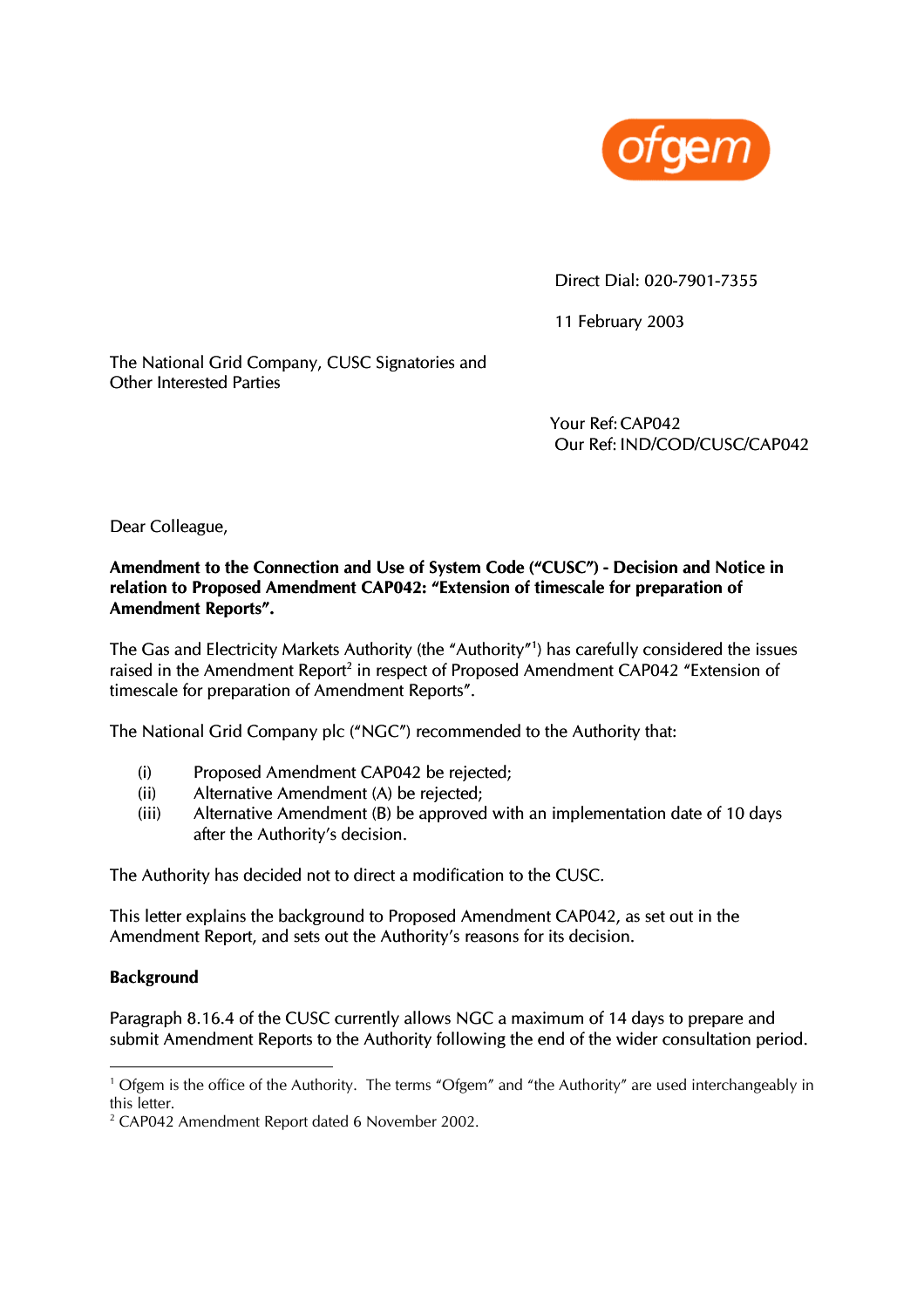This time limit may however be extended where the particular circumstances o f the Amendment Proposal (taking account of its complexity, importance and urgency) justify an e xtension (see paragraph 8.16.4(e) of the CUSC). Paragraph 8.20.3 of the CUSC requires that NG C circulate the draft Amendment Report to CUSC Parties and Panel Members and that they be giv en not less than five Business D ays to comment on the draft. As these five Business Days fall within the 14 day timescale referred to in paragraph 8.16.4, NGC effectively has five Business Days to prepare the Amendment Report.

Proposed Amendment CAP042 was raised by NGC on 12 September 2002 and was submitted for consideration at the CUSC Amendments Panel Meeting on 20 September 2002. At the meeting the Panel determined that the Proposed Amendment should proceed to wider consultation by NGC. A consultation paper was issued on 30 September 2002 with responses invited by 23 October 2002. The final Amendment Report was submitted to the Authority on 6 November 2002.

# **The Proposed Amendment**

 $\overline{a}$ 

Proposed Amendment CAP042 seeks to amend the CUSC so as to extend the timescale for the preparation of Amendment Reports from 14 days to 28 days. The Proposer considered that extending this timescale would allow NGC adequate time to analyse any Alternative Amendments proposed during the wider consultation period. The Proposer also considered that it would increase the time that NGC has to assess and adequately respond to responses received during consultation and to respond to comments received on circulation of the draft Amendment Report, resolving queries where possible. Furthermore, the Proposer considered that it would allow NGC to manage its workload more effectively when several consultations conclude at the same time which, in the view of the Proposer, would enable NGC to operate the procedures for the amendment of the CUSC more efficiently. The Proposed Amendment would not affect the requirement in paragraph 8.20.3 that draft Amendment Proposals be circulated to CUSC Parties and Panel Members and that they be given not less than five Business Days to comment on the draft.

It was therefore the view of the Proposer that the Proposed Amendment would better facilitate achievement of the Applicable CUSC Objectives<sup>[3](#page-1-0)</sup>, as it would enable NGC more efficiently to discharge its obligations under the Act and the Transmission Licence.

<span id="page-1-0"></span> $3$  The Applicable CUSC Objectives are contained in Standard Condition C7F of the licence to transmit electricity treated as granted to NGC under Section 6 of the Electricity Act 1989 as amended (the "Transmission Licence") and are:

<sup>(</sup>a) the efficient discharge by the licensee of the obligations imposed upon it under the Act and by this licence; and

<sup>(</sup>b) facilitating effective competition in the generation and supply of electricity, and (so far as consistent therewith) facilitating such competition in the sale, distribution and purchase of electricity.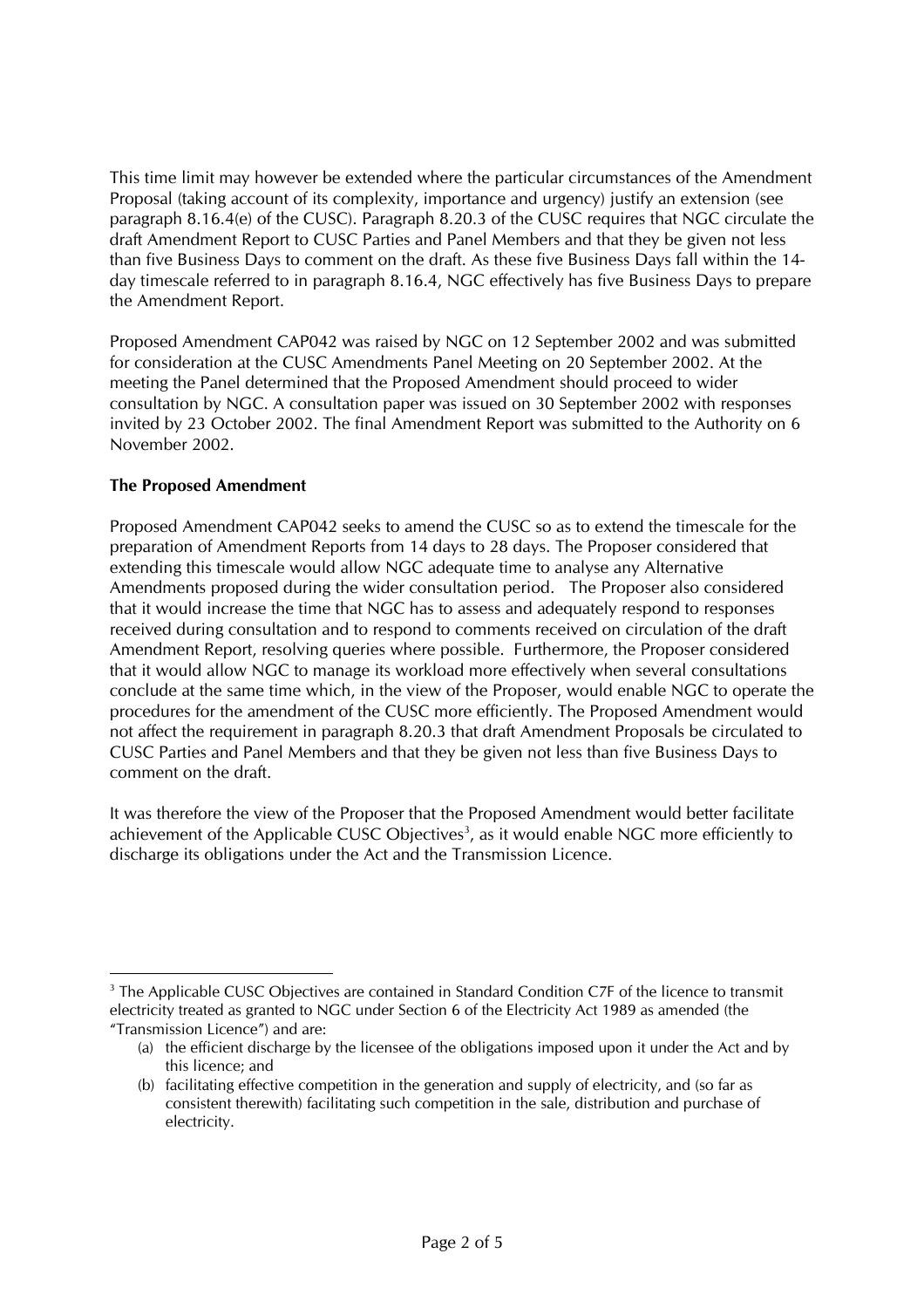# **Alternative Amendment (A)**

Alternative Amendment (A) was submitted during wider consultation in respect of Proposed Amendment CAP042. The proposer of Alternative Amendment (A) supported the nature and purpose of the Proposed Amendment but considered that the CUSC should be amended to extend the timescale for the preparation of Amendment Reports from 14 days to 28 days only "if so required". The proposer of Alternative Amendment (A) considered that in circumstances where NGC was able to prepare Amendment Reports in a shorter period than 28 days, it should endeavour to do so.

It was the view of the proposer of Alternative Amendment (A) that Alternative Amendment (A) would better facilitate achievement of the Applicable CUSC Objectives compared with the Proposed Amendment.

## **Alternative Amendment (B)**

Alternative Amendment (B) was submitted during wider consultation in respect of Proposed Amendment CAP042. The proposer of Alternative Amendment (B) supported the nature and purpose of the Proposed Amendment but considered that the CUSC should be amended to extend the timescale for the preparation of Amendment Reports to "no longer" than 28 days. The proposer of Alternative Amendment (B) considered that it should be made explicit that 28 days would be the maximum timescale for the preparation and submission of Amendment Reports.

It was the view of the proposer of Alternative Amendment (B) that Alternative Amendment (B) would better facilitate achievement of the Applicable CUSC Objectives compared with the Proposed Amendment.

## **Respondents' views**

NGC issued a consultation paper on 30 September 2002 inviting responses from CUSC Parties and interested parties.

NGC received six responses to the consultation in respect of Proposed Amendment CAP042, of which two respondents supported the Proposed Amendment, two respondents supported the nature and purpose of the Proposed Amendment but each submitted an Alternative Amendment that they supported in preference, one respondent did not support the Proposed Amendment and one respondent expressed neither support nor opposition to the Proposed Amendment.

The respondent that did not support the Proposed Amendment considered that an extension of the timescale for the preparation of Amendment Reports from14 to 28 days would unnecessarily extend the already lengthy timescale for progressing Amendment Proposals through the Amendment Process. Two respondents noted that they would support a review of the overall timescales for progressing Amendment Proposals through the Amendments Process. One respondent further suggested that the standard timescales be revisited to reduce the period for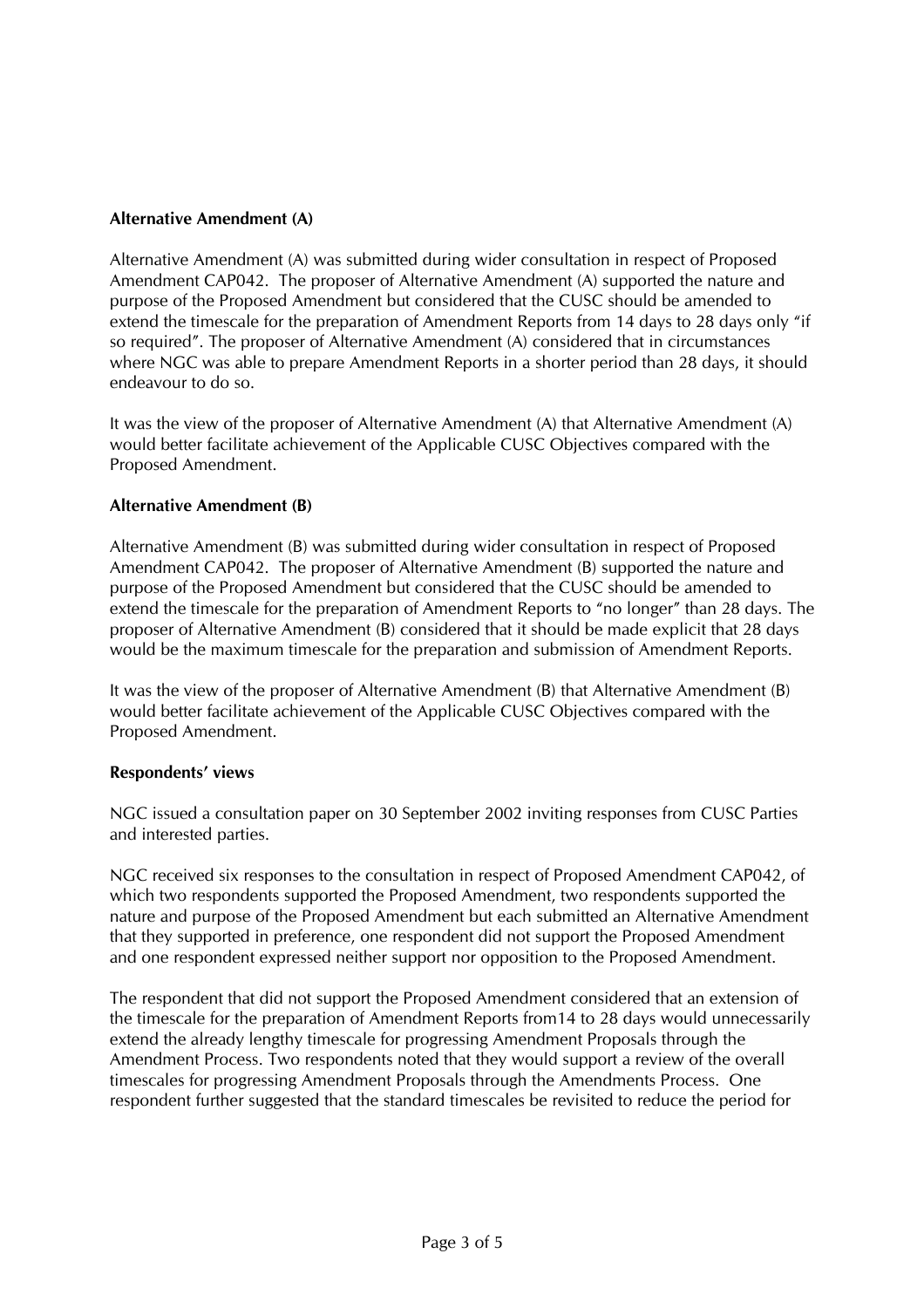consultation by 5 Business Days and extend the period for preparation of Amendment Reports by 5 Business Days.

The respondent that expressed neither support nor opposition to the Proposed Amendment stated that under the BSC no specific time is allocated for the production of reports produced during the various stages of the Modification Procedure life cycle. Instead, the stages themselves have specified timescales, with a maximum timescale for the Report Phase being 30 Business Days. The BSC Panel may extend these timescales with the approval of the Authority should the circumstances require such an extension.

The respondents' views are summarised and contained in the Amendment Report in respect of Proposed Amendment CAP042.

#### **Amendments Panel Members' views**

No formal responses were submitted by Amendments Panel Members to the consultation on Proposed Amendment CAP042.

#### **NGC's recommendation**

NGC recommended to the Authority that Alternative Amendment (B) should be approved with an implementation date of 10 days after the Authority's decision.

NGC considered that extending the timescale for the preparation of Amendment Reports from 14 days to a maximum of 28 days would allow it to produce Amendment Reports in a timely manner within the 28 days and ensuring accuracy, the representation of respondent's views and analysis of any Alternative Amendments.

## **Ofgem's view**

Ofgem considers, having had regard to its statutory duties, that neither Proposed Amendment CAP042 nor the Alternative Amendments, as set out in the Amendment Report, would better facilitate achievement of the Applicable CUSC Objectives.

Paragraph 8.16.4(e) of the CUSC currently allows NGC a maximum of 14 days to prepare and submit Amendment Reports to the Authority following the end of the wider consultation period. Ofgem acknowledges that since this timescale includes five Business Days during which NGC must circulate drafts of Amendment Reports to Panel Members for comment, NGC effectively has five Business Days for the preparation and submission of Amendment Reports.

Ofgem notes that previously NGC has been able to prepare and submit the majority of Amendment Reports within this timescale. However, in instances where NGC has been unable to meet this timescale due to the particular circumstances of the Amendment Proposal, for instance its complexity, importance or urgency, NGC has applied to the Authority for, and has been granted, an extension to the timescale pursuant to Paragraph 8.16.4(e) of the CUSC. It is therefore Ofgem's view that the CUSC already contains adequate provisions for NGC to produce and submit Amendment Reports to the Authority in a timely manner having given full